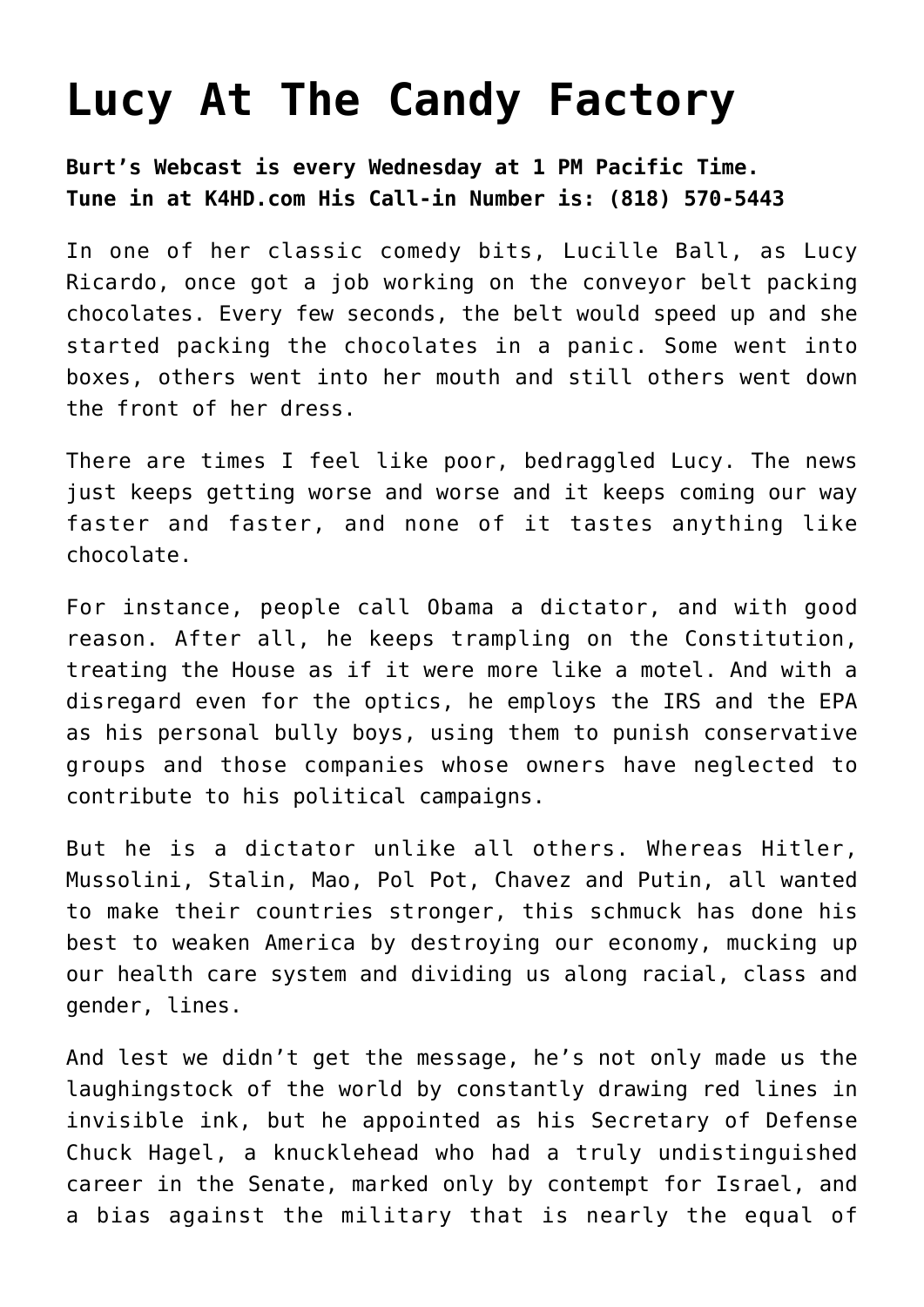Obama's. So nobody should be too surprised that Hagel is leading the charge to cut the Army back to its pre-World War II numbers. But, then, who wants to squander tax dollars to finance a robust military when Russia, Iran, China, Syria, Yemen and North Korea, all have shown themselves to have only our best interests at heart?

Domestically, we could be making major advances if only companies stopped demanding or even requesting that their potential employees come armed with college degrees.

For one thing, colleges no longer help teach their young charges how to think. In fact, the opposite is true. Unless the students are prepared to regurgitate the nonsense fed them by socialist pinheads, they run the risk of not even graduating.

For another thing, most jobs can be mastered in a matter of months, if not weeks.

For a third thing, outstanding student loans now total \$1.2 trillion, and, frankly, there aren't that many outstanding students. Why do people who are going to be nursery school or grammar school teachers, social workers or, in fact, any liberal arts major, need to spend four or five years in college?

For that matter, the first four years of college are merely a way to separate parents from their hard-earned savings. Those who wish to become scientists, doctors, dentists, architects or engineers, should go directly from high school to high tech trade schools, saving themselves a lot of time and money.

I say if a person can learn to fly a military jet in a matter of months, a human being should certainly be able to learn how to be an accountant or an insurance agent in less than a year. And if a person intends to become, God forbid, a politician or go to work for the State Department, I would think he or she could master lying, cheating and stealing, without wasting